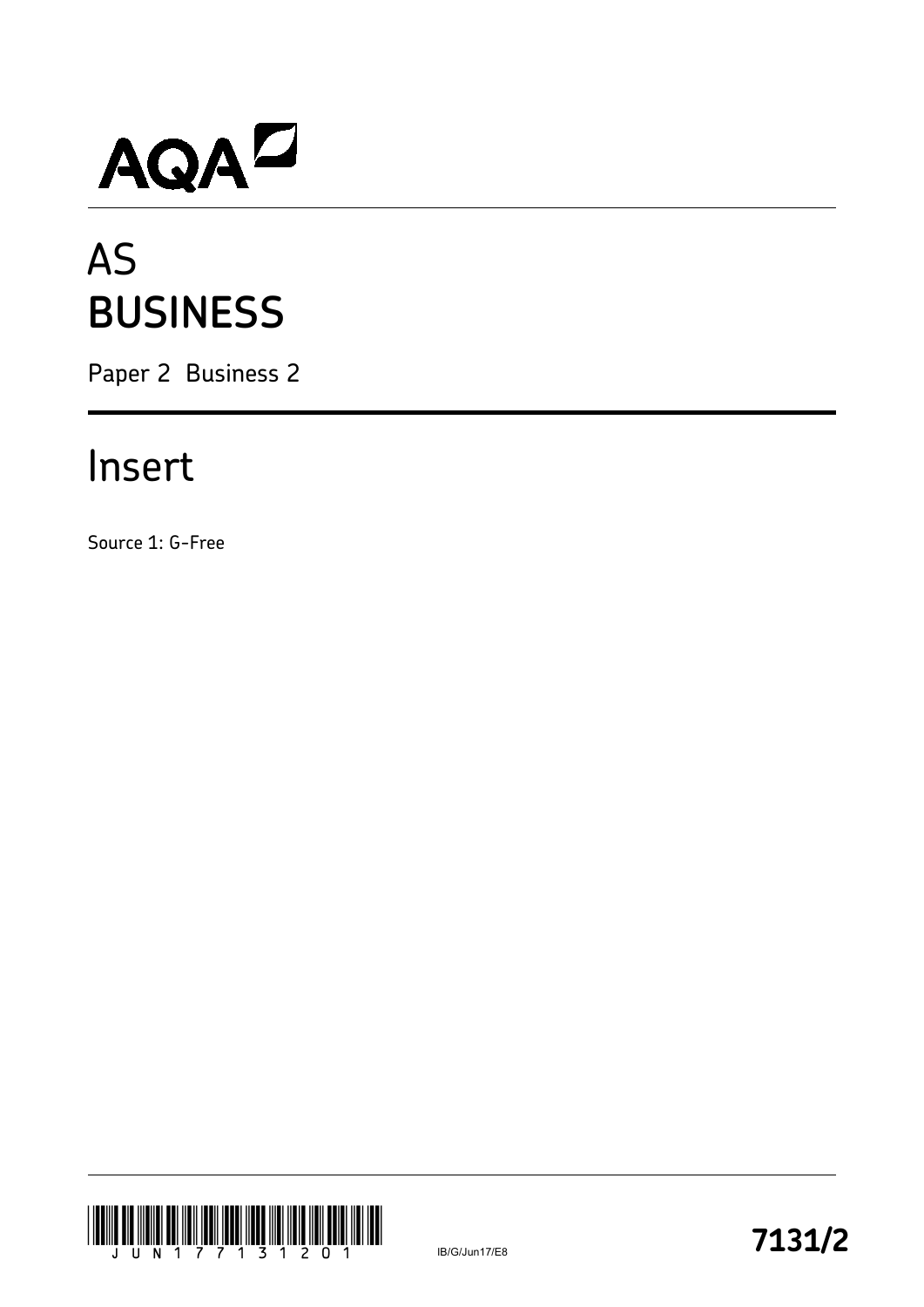#### **Source 1**

#### **G-Free Ltd**

#### **Background**

The UK market for gluten-free food is growing rapidly (see **Figure 1**). This rising demand is caused by three factors: 1

- greater awareness of food allergies
- some consumers believing that these foods are healthier
- the endorsement of this type of food as a 'lifestyle choice' by celebrities.

#### **Figure 1: UK sales of gluten-free food (£ million)**



The price of gluten-free food is up to 300% higher than similar products that contain gluten. This is due to the high costs of specialist ingredients, limited competition in the market, and price inelastic demand.

In 2004 chef, Stephanie Morris, started to develop gluten-free bread recipes for her son who had a severe food allergy. This bread was much better than that available in shops and she began to investigate the possibility of starting a small scale business. Initially, as a sole trader, she sold small batches of loaves in local food markets where it was well received. 10

In 2005 Stephanie invested a large part of her savings and left her secure job as a chef to start a bakery in a small factory. This decision involved a large opportunity cost for Stephanie, but she was optimistic that it could be worth the large risk. She found four investors to join her as co-directors of a private limited company: *G-Free Ltd*, as she was advised that limited liability would be useful. The other directors shared Stephanie's passion for the product, and had experience in manufacturing and retail distribution within the food sector. 15 20

The G-Free Ltd brand of gluten-free bread was launched in UK supermarkets in 2007 and received favourable coverage in health magazines. By 2009 it was established in the niche market of gluten-free bread and quickly became the market leader.

At first G-Free Ltd sourced ingredients from four suppliers who had specialist knowledge of the market. G-Free Ltd was a major customer for each of the suppliers and a close business relationship developed with them. The suppliers offered high-quality ingredients and flexible deliveries, but were not the largest or cheapest available. 25



5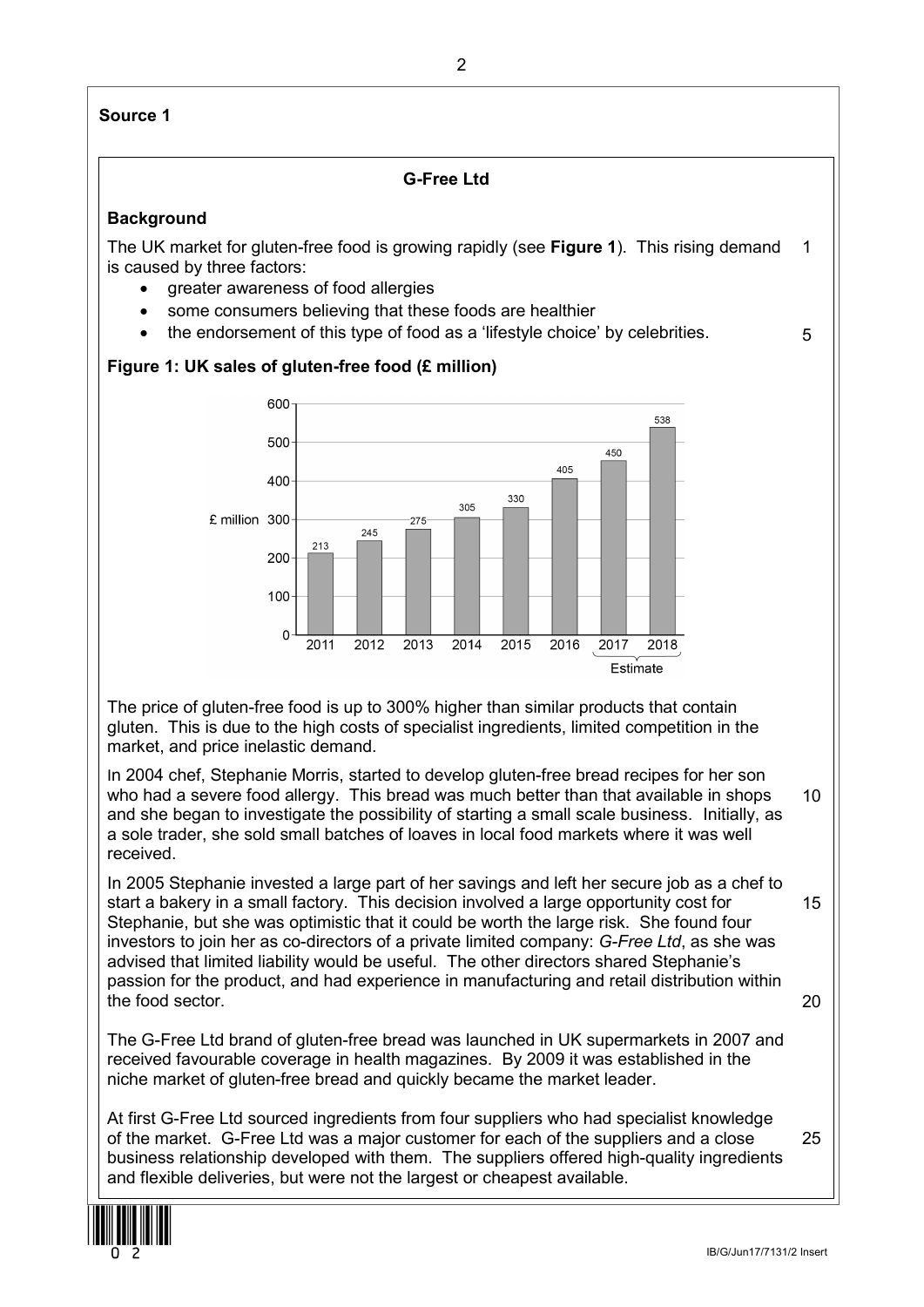The original small factory was described as being run using a team management approach on the Blake Mouton grid. The factory grew steadily to employ over 100 staff and in 2012 it received a regional award as being the best medium-sized business to work for. At the 'award ceremony' the judges commented favourably on:

- the high level of employee engagement
- low labour turnover
- the willingness of employees to work flexibly.

#### **Continued growth**

Success with gluten-free bread led G-Free Ltd to develop a wider range of products from cakes and biscuits to croissants and crumpets – all gluten-free and many were developed from employee suggestions. In 2014 the company invested heavily in two new large bakeries. The existing suppliers could not offer the range or volumes now needed by G-Free Ltd. Its new products and increased scale meant that G-Free Ltd required more ingredients from a rising number of suppliers. 35 40

Costs associated with this expansion were seen as the reason for the business not turning sales growth into profit.

In 2015 G-Free Ltd experienced a serious problem in its operations. Some products were found to contain traces of gluten. Flour from one of its new suppliers was contaminated. G-Free Ltd acted swiftly to withdraw the products – mindful of the importance of maintaining the trust of its customers and reviewed its quality control systems.

The continued growth of this market has recently attracted larger firms. Heinz, Nestlé and Warburtons have each launched their own gluten-free ranges. These firms have lower unit costs due to larger scale and the use of more technologically advanced systems. They also benefit from strong brand images from their other products that sell in mass markets; this has helped them enter the gluten-free niche.

The Operations Manager of G-Free Ltd believes that the company must react to this threat by reviewing its optimum resource mix, particularly as labour costs at G-Free Ltd are rising. The company plan a move towards a lean production system that will be more capital intensive. It will also aim to improve operational performance by reducing the number of suppliers it works with from 28 to 14. 55

The plan will see a reduction in staffing at the factories. This is opposed by the Human Resources Manager who highlights that many of the staff have stayed loyal to the company for many years.

The plan will be completed by late 2018 at a cost of £28m. The Finance Manager suggests the company fund this, and further growth, by becoming a public limited company. However, the founder, Stephanie Morris, sees herself and the original directors as key people to help ensure that the business stays true to its original aims and feels this may be threatened if the ownership is changed in this way. 60

**Turn over for Figure 2 and Figure 3**



30

45

50